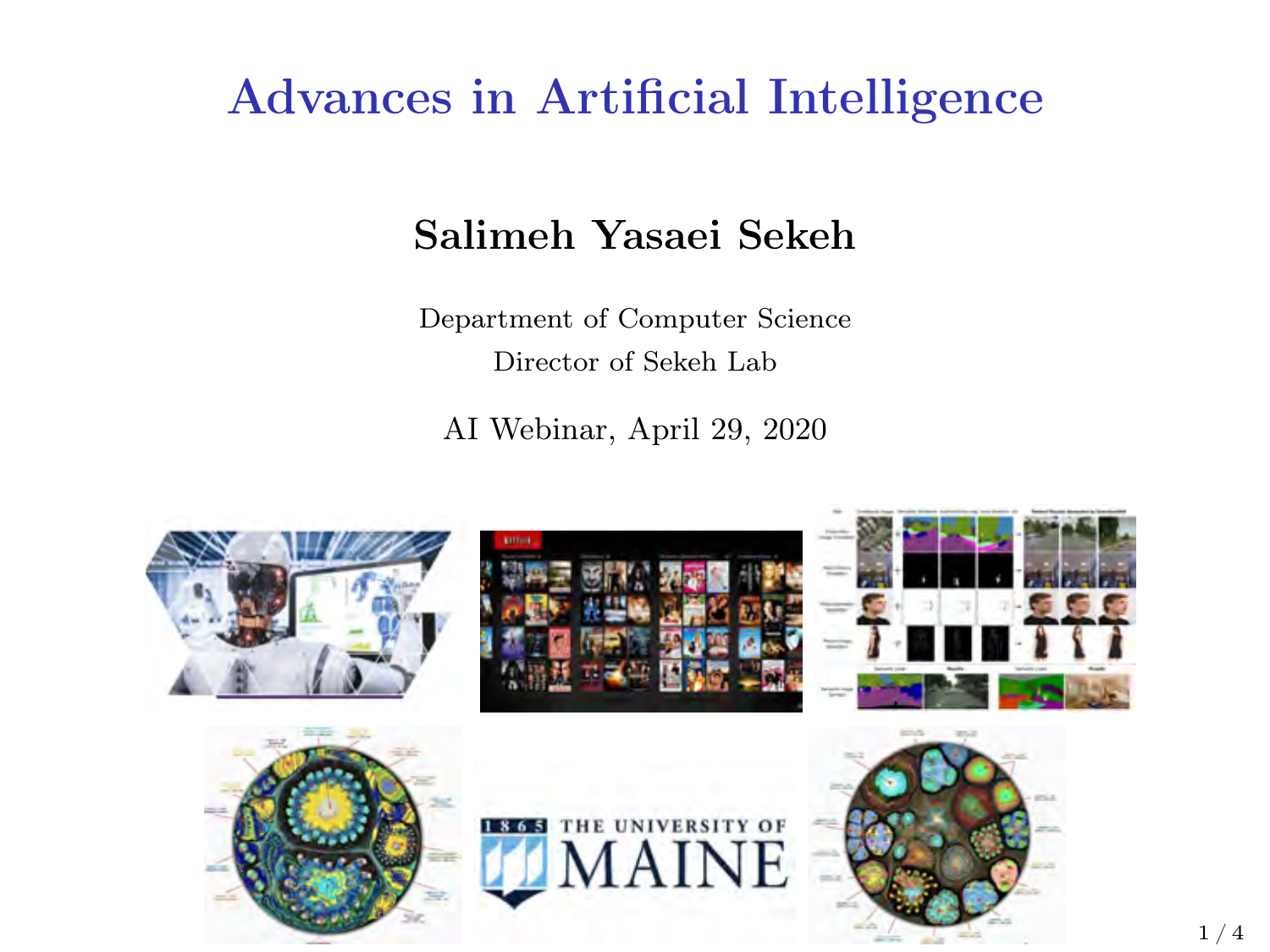# AI Algorithm Design

- $\blacktriangleright$  Humans have significant role to play in the future of AI
- $\blacktriangleright$  The coming era of AI brings prominent challenges of Smart Methods with Low Risk and Computational Complexity
- $\triangleright$  Digital life demands acceleration and accuracy in processing



Source: Artificial Intelligence and Robotics, Perez et al,  $2018$  2/4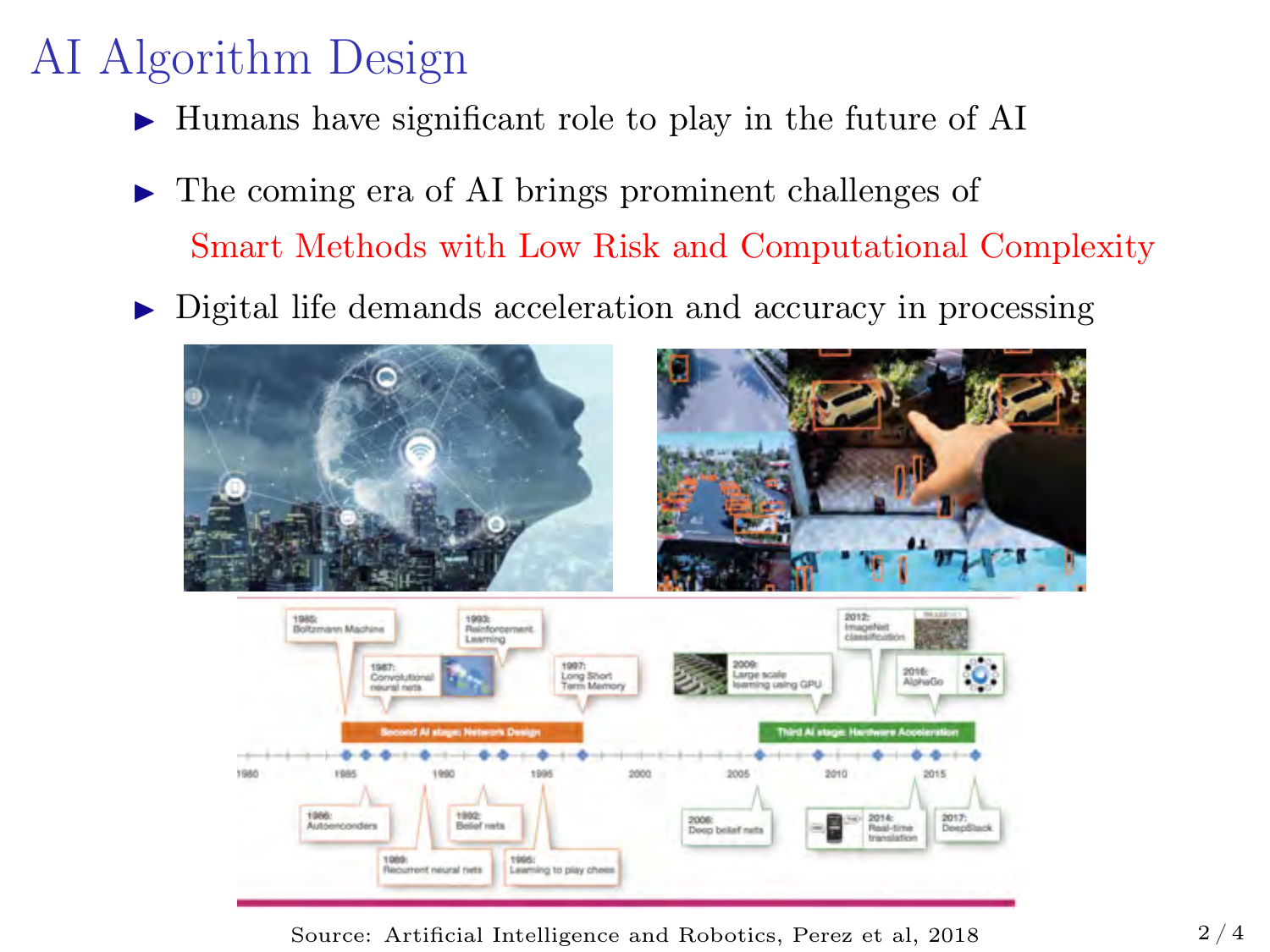## Our Mission in Sekeh Lab

▶ Advance Deep Learning Techniques and their Applications



Sekeh et al, 2019, 2020

 $\triangleright$  Develop AI techniques that make computers creative: Adversarial Attacks



Joey Bose et al 2018